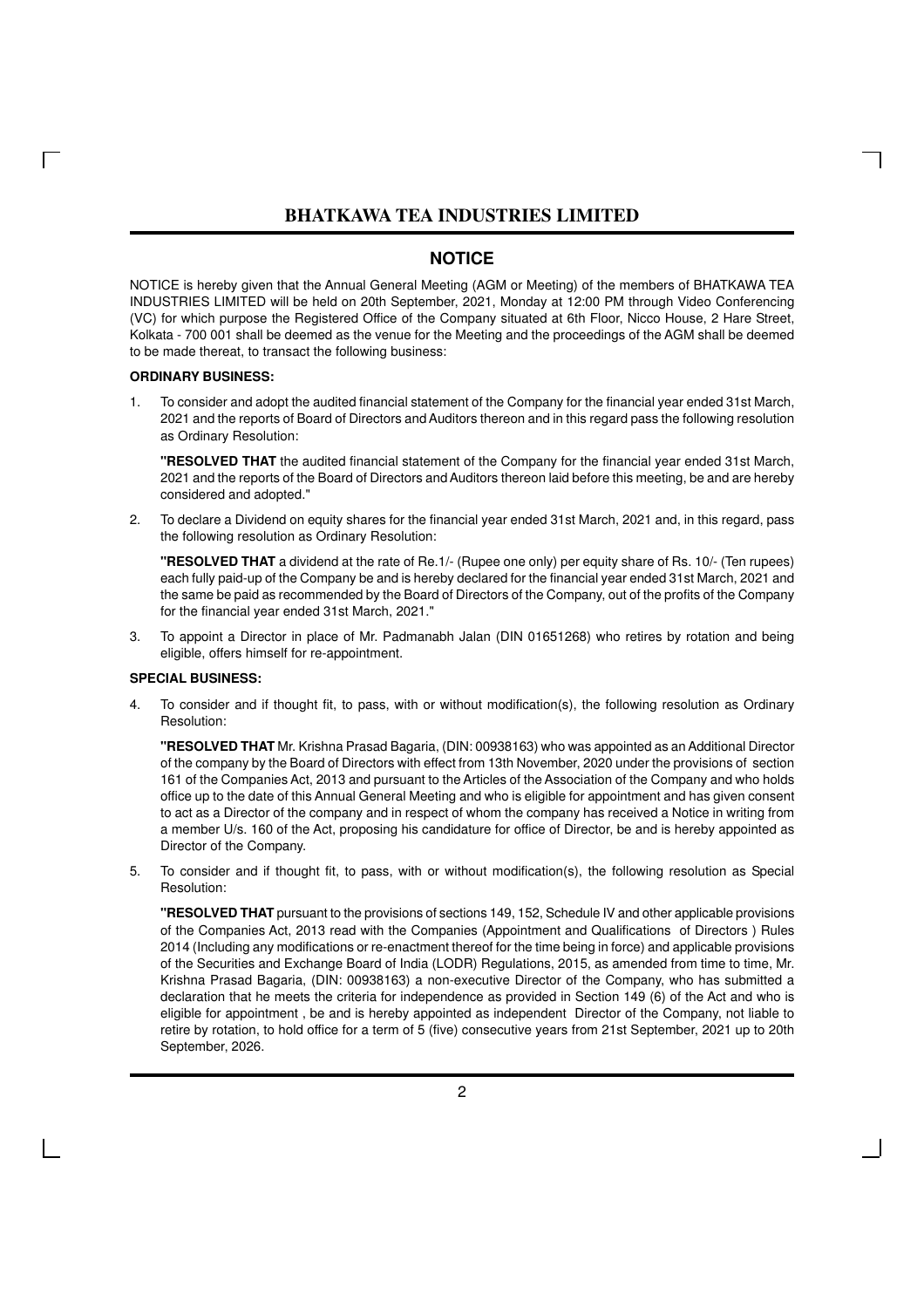

**"RESOLVED FURTHER THAT** the Board of Directors of the Company and / or Company Secretary of the Company, be and are hereby authorized to do all such acts, deeds, matters and things as may be considered necessary, desirable or expedient to give effect to this resolution."

By order of the Board For BHATKAWA TEA INDUSTRIES LTD **Dharini Mehta** Place: Kolkata Company Secretary Company Secretary Company Secretary Company Secretary Date: 14th August, 2021 (ACA-26814)

#### **NOTES & INFORMATION TO SHAREHOLDERS**

- 1. In view of the current extraordinary circumstances due to COVID-19 pandemic, social distancing is a norm to be followed and pursuant to the Circular No. 14/ 2020 (dated April 8, 2020), Circular No.17/2020 (dated April 13, 2020) Circular No. 20/2020 (dated 5th May, 2020), and Circular No. 02/2021 (dated January 13, 2021) (Collectively referred to as MCA Circulars), issued by the Ministry of Corporate Affairs (MCA) physical attendance of the Members to the Annual General Meeting (AGM) venue is not required and AGM be held through Video Conferencing (VC) or Other Audio Visual Means (OAVM). Hence, Members can attend and participate in the ensuing AGM through VC and Members of the Company joining through VC shall be reckoned for the purpose of quorum under Section 103 of the Act. Further, all resolutions in the meeting shall be passed through the facility of e-Voting/ electronic system.
- 2. In line with the MCA General Circulars dated 5th May, 2020 and 13th January, 2021 and SEBI circulars dated 12th May, 2020 and 15th January, 2021, the Notice of the AGM along with the Annual Report for the Financial Year 2020-2021 is being sent only through electronic mode to those Members whose email addresses are registered with the company / RTA / Depositories. A copy of the Notice of this AGM along with the Annual Report is available on the website of the Company at www.bhatkawatea.com. For any communication, the Members may also send a request to the Company's e-mail id: contact@bhatkawa.com. The Company will not be dispatching physical copies of the Annual Report for the Financial Year 2020-2021 and the Notice of AGM to any Member.
- 3. PURSUANT TO THE PROVISIONS OF THE ACT, A MEMBER ENTITLED TO ATTEND AND VOTE AT THE AGM IS ENTITLED TO APPOINT A PROXY TO ATTEND AND VOTE ON HIS / HER BEHALF AND THE PROXY NEED NOT BE A MEMBER OF THE COMPANY. SINCE THIS AGM IS BEING HELD PURSUANT TO THE MCAAND SEBI CIRCULARS THROUGH VC/OAVM, THE REQUIREMENT OF PHYSICAL ATTENDANCE OF MEMBERS HAS BEEN DISPENSED WITH. ACCORDINGLY, IN TERMS OF THE MCA CIRCULARS, THE FACILITY FOR APPOINTMENT OF PROXIES BY THE MEMBERS WILL NOT BE AVAILABLE FOR THIS AGM AND HENCE THE PROXY FORM AND ATTENDANCE SLIP ARE NOT ANNEXED TO THIS NOTICE.

Corporate / Institutional Members (i.e. other than individuals / HUF, NRI, etc.) are entitled to appoint authorised representatives to attend the AGM through VC / OAVM on their behalf and cast their votes through remote evoting or at the AGM.

Corporate/Institutional Members intending to authorise their representatives to participate and vote at the Meeting are requested to send a certified scanned copy of the Board Resolution / Authorisation letter to the Scrutinizer at the email ID: pcsmonalisa16@gmail.com with a copy marked to the Company at contact@bhatkawa.com, authorising its representative(s) to attend and vote through VC / OAVM on their behalf at the Meeting, pursuant to Section 113 of the Act.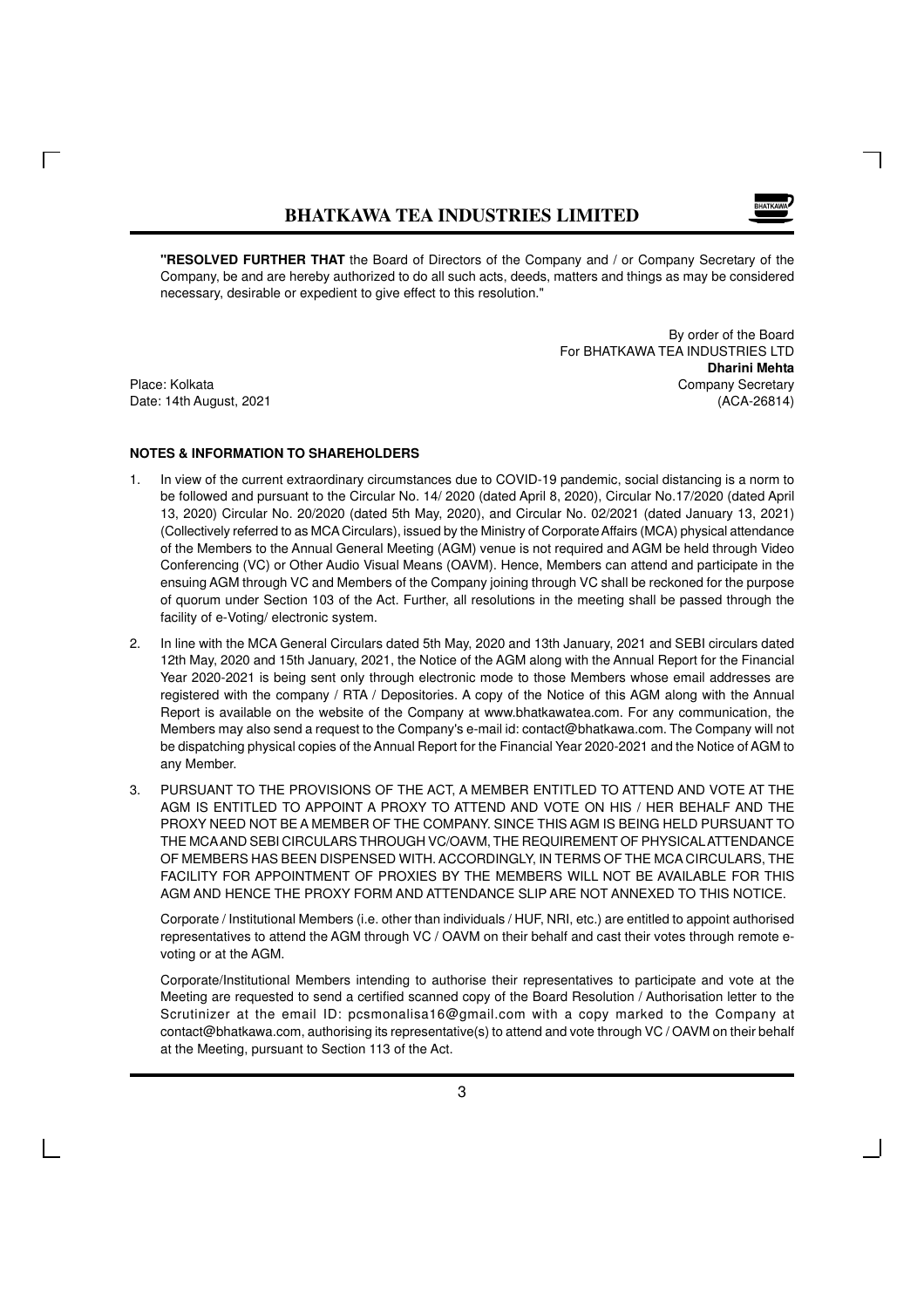#### **4. CLOSURE OF REGISTER OF MEMBERS**

Register of members and the Transfer Books of the company will be closed for the purpose of dividend and AGM from Thursday, 16th September, 2021 to Monday, 20th September, 2021 (both days inclusive).

#### **5. DIVIDEND**

The dividend, as recommended by the Board of Directors, if approved at the Annual General Meeting, would be paid subject to deduction of tax at source, as may be applicable, after Monday, 20 th September, 2021, to those shareholders or their mandates:

- (a) whose names appear as Beneficial Owners as at the end of the business hours on Wednesday, 15th September, 2021 in the list of Beneficial Owners to be furnished by National Securities Depository Limited and Central Depository Services (India) Limited in respect of the shares held in electronic form; and
- (b) whose names appear as Members in the Register of Members of the Company as at the end of the business hours on Wednesday, 15th September, 2021 in respect of the shares held in physical form, after giving effect to valid request(s) received for transmission/ transposition of shares.

#### **6. TDS ON DIVIDEND**

Pursuant to the Income-tax Act, 1961, as amended by the Finance Act, 2020, dividend income will be taxable in the hands of Members with effect from 1st April, 2020 and therefore, the Company shall be required to deduct tax at source (TDS) from dividend paid to Members at the prescribed rates. Members are requested to update their Permanent Account Number ("PAN") with the Company / S.K.Infosolution Pvt. Ltd. (in case of shares held in physical mode) and depositories (in case of shares held in demat mode).

For Resident Shareholders, tax shall be deducted at source under Section 194 of the Income-tax Act, 1961 @ 10% on the amount of Dividend declared and paid by the Company during the Financial Year ("FY") 2021-22 provided PAN is furnished by the Shareholder. If PAN is not submitted, TDS would be deducted @ 20% as per Section 206AA of the Income-tax Act, 1961.

However, no Tax shall be deducted on the Dividend payable to a resident Individual if the total dividend to be received during FY 2021-22 does not exceed Rs. 5,000. Please note that this includes the future dividends, if any, which may be declared by the Board in the FY 2021-22.

Separately, in cases where the Shareholder provides Form 15G (applicable to any person other than a Company or a Firm) / Form 15H (applicable to an Individual above the age of 60 years), no tax at source shall be deducted provided that the eligibility conditions are being met. Needless to say, PAN is mandatory. Members are requested to note that in case their PAN is not linked with Aadhar, tax will be deducted at a higher rate of 20%.

Additional information in connection to TDS on dividend, including taxability of non-resident shareholders, and newly introduced Section 206AB of the Income tax Act, 1961 can be accessed at the Company's web link: www.bhatkawatea.com.

#### **7. ELECTRONIC CREDIT OF DIVIDEND**

The Securities and Exchange Board of India ("SEBI") has made it mandatory for all companies to use the bank account details furnished by the Depositories and the bank account details maintained by the Registrar and Transfer Agents for payment of dividend to Members electronically. The Company has extended the facility of electronic credit of dividend directly to the respective bank accounts of the Member(s) through the Electronic Clearing Service (ECS) / National Electronic Clearing Service (NECS) / National Electronic Fund Transfer (NEFT) / Real Time Gross Settlement (RTGS) / Direct Credit, etc.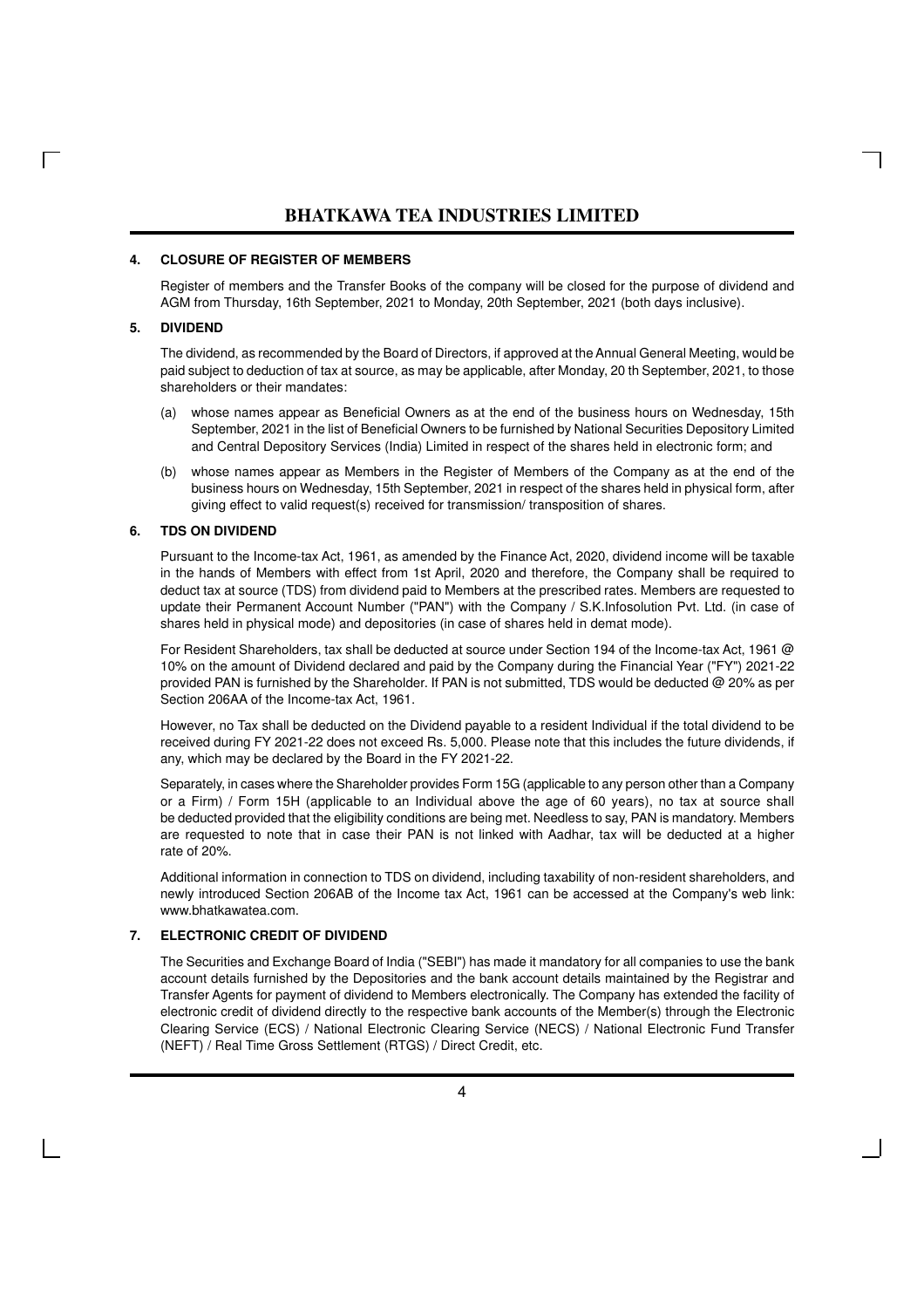

Members holding shares held in electronic form may please note that their bank details as furnished by the respective Depositories to the Company will be considered for remittance of dividend as per the applicable regulations of the Depositories and the Company will not be able to accede to any direct request from such Members for change / addition / deletion in such bank details. Accordingly, the Members holding shares in demat form are requested to update their Electronic Bank Mandate with their respective DPs.

Further, please note that instructions, if any, already given by the Members in respect of shares held in physical form, will not be automatically applicable to the dividend paid on shares held in electronic form.

The Members who are unable to receive the dividend directly in their bank accounts through Electronic Clearing Service or any other means, due to non-registration of the Electronic Bank Mandate, the Company shall dispatch the dividend warrant /bankers' cheque / demand draft to such Members by post / courier once the normalcy is restored in view of the outbreak of COVID-19 pandemic.

Complete process for registering the Bank Mandate along with the form is available on the Company's web link: www.bhatkawatea.com.

### **8. CUT-OFF DATE**

The cut-off date for the purpose of ascertaining the members for purpose of payment of dividend and for voting rights would be Wednesday, 15th September, 2021.

### **9. TRANSFER OF SHARES PERMITTED IN DEMAT FORM ONLY**

As per Regulation 40 of the Listing Regulations as amended, securities of listed companies can be transferred only in dematerialised form with effect from 1st April, 2019, except in case of request received for transmission or transposition of securities.

In view of the above and to eliminate all risks associated with physical shares and for ease of portfolio management, Members holding shares in physical form are requested to consider converting their holdings to dematerialised form. Members are accordingly requested to get in touch with any Depository Participant having registration with SEBI to open a Demat account or alternatively, contact the RTA, M/s. S. K. Infosolutions Pvt. Ltd. to seek guidance with respect to the demat procedure. Members may also visit the website of depositories viz. National Securities Depository Limited: https://nsdl.co.in/faqs/faq.php or Central Depository Services (India)Limited: https://www.cdslindia.com/investors/open-demat.html.

#### **10. NOMINATION OF SHARES**

Members can avail of the facility of nomination inrespect of shares held by them in physical formpursuant to the provisions of 72 of the Companies Act, 2013 read with Rule 19(1) of the Companies (Share Capital and Debentures) Rules,2014. Members desiring to avail of this facility may send their nomination in the prescribed Form No.SH-13 duly filled in to the RTA M/s. S. K. Infosolution Pvt. Ltd. having their office at D/42, Katju Nagar, Ground Floor, Jadavpur, Kolkata - 700 032. Members holding shares in electronic form may contact their respective Depository Participants for availing this facility.

If a member desires to cancel the earlier nomination and record fresh nomination, he / she may submit the same in Form No. SH-14. Both the forms are also available on the Company's website at the web-link: www.bhatkawatea.com.

### **11. TRANSFER TO INVESTOR EDUCATION AND PROTECTION FUND**

Members are hereby informed that pursuant to the provisions of Section 124 and 125 of the Companies Act, 2013 read with the Investor Education & Protection Fund Authority (Accounting, Audit, Transfer and Refund)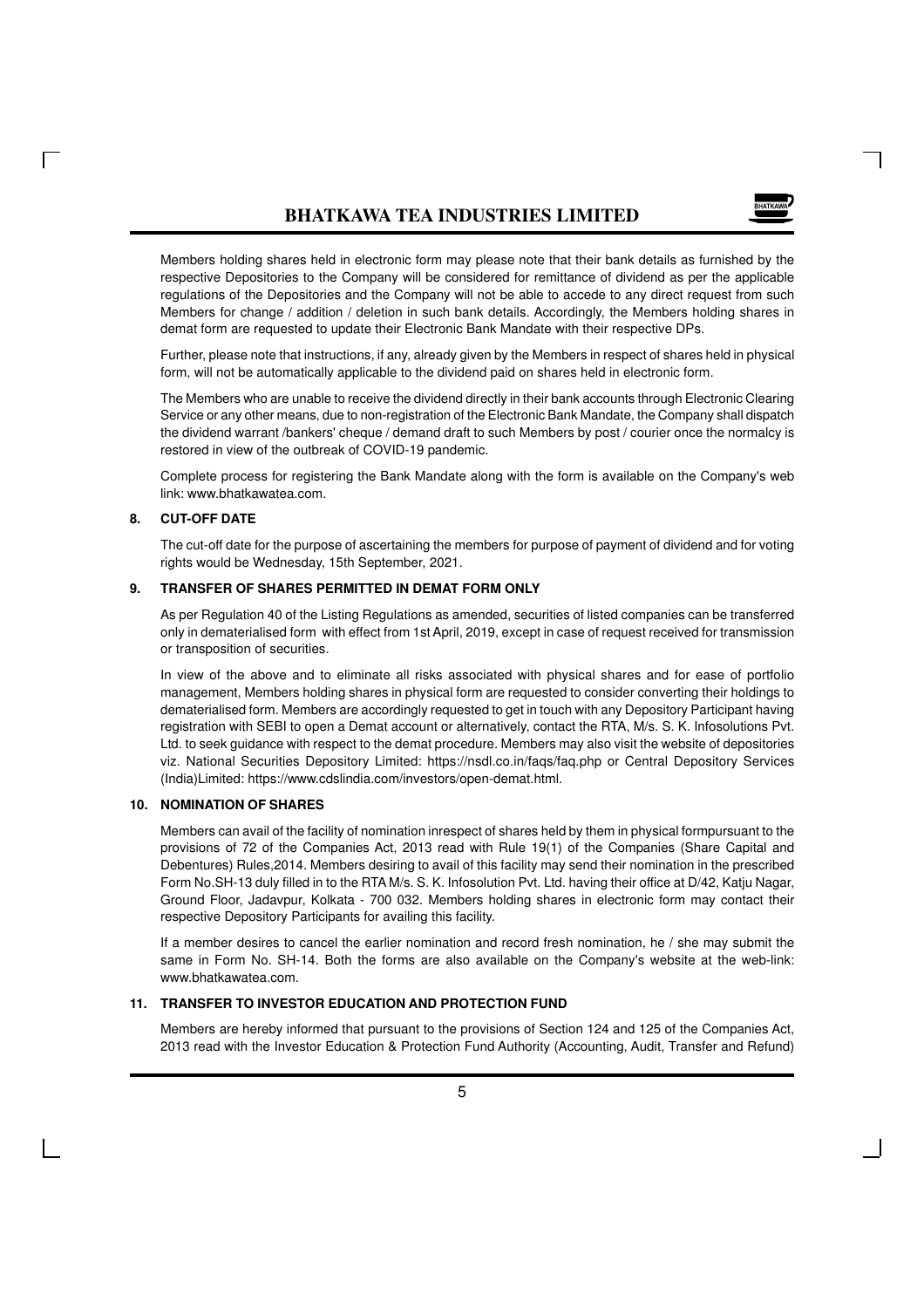Rules 2016 applicable w.e.f 7th September, 2016, the Company is obliged to transfer any money lying in the Unpaid Dividend Account, which remains unpaid or unclaimed for a period of seven years from the date of such transfer to the Unpaid Dividend Account, to the credit of Investor Education & Protection Fund (the fund) established by the Central Government.

As per the Investor Education and Protection Fund Authority (Accounting, Audit, Transfer and Refund) Rules, 2016, (hereinafter referred to as the IEPF Rules, 2016) read with Section 124 of the Companies Act, 2013, in addition to the transfer of the unpaid or unclaimed dividend to Investor Education and Protection Fund (hereinafter referred to as "IEPF"), the Company shall be required to transfer the underlying shares on which dividends have remained unpaid or unclaimed for a period of seven consecutive years to IEPF Demat Account.

In accordance with the aforesaid IEPF Rules, the Company has regularly sent communication to all such shareholders whose dividends are lying unpaid / unclaimed against their name for seven consecutive years or more and whose shares are due for transfer to the IEPF Authority and has also published notice(s) in leading newspapers in English and regional language having wide circulation.

The details of such dividends / shares and other unclaimed moneys to be transferred to IEPF are uploaded on the website of the Company at the web-link:www.bhatkawatea.com.

Shareholders are informed that once the unpaid/ unclaimed dividend or the shares are transferred to IEPF, the same may be claimed by the Members from the IEPF Authority by making an application in prescribed Form IEPF-5 online and sending the physical copy of the same duly signed (as per the specimen signature recorded with the Company) along with requisite documents as specified in Form IEPF-5 which is available on the website of IEPF at www.iepf.gov.in.

#### **12. MATTERS OF SPECIAL BUSINESS AND EXPLANATORY STATEMENT**

As per the provisions of Clause 3.A.II. of the General Circular No. 20/ 2020 dated May 5, 2020, the matters of Special Business as appearing at Item Nos. 4 and 5 of the accompanying Notice, are considered to be unavoidable by the Board and hence, forming part of this Notice.

The explanatory statement pursuant to section 102 of the Companies Act, 2013, in respect of the business under item no's 4 and 5 is annexed hereto and forms part of this Notice.

#### **13. MEMBERS ARE REQUESTED TO:**

- (a) intimate to RTA, M/s. S. K. Infosolution Pvt. Ltd., changes, if any, in their registered addresses / bank mandates at an early date, in case of shares held in physical form;
- (b) intimate to respective Depository Participant, changes, if any, in their registered addresses / bank mandates at an early date, in case of shares held in electronic / dematerialised form;
- (c) quote their folio numbers / Client ID and DP ID in all correspondence;
- (d) consolidate their holdings into one folio in case they hold shares under multiple folios in the identical order of names;
- (e) register their Permanent Account Number(PAN) with their Depository Participants, incase of Shares held in dematerialised form and RTA, M/s. S. K. Infosolution Pvt. Ltd. / Company, in case of Shares held in physical form, as directed by SEBI, and
- (f) to support the Green Initiative by registering / updating their e-mail addresses, with the Depository Participant (incase of Shares held in dematerialised form) or by writing to RTA, M/s. S.K. Infosolution Pvt. Ltd. (in case of Shares held in physical form).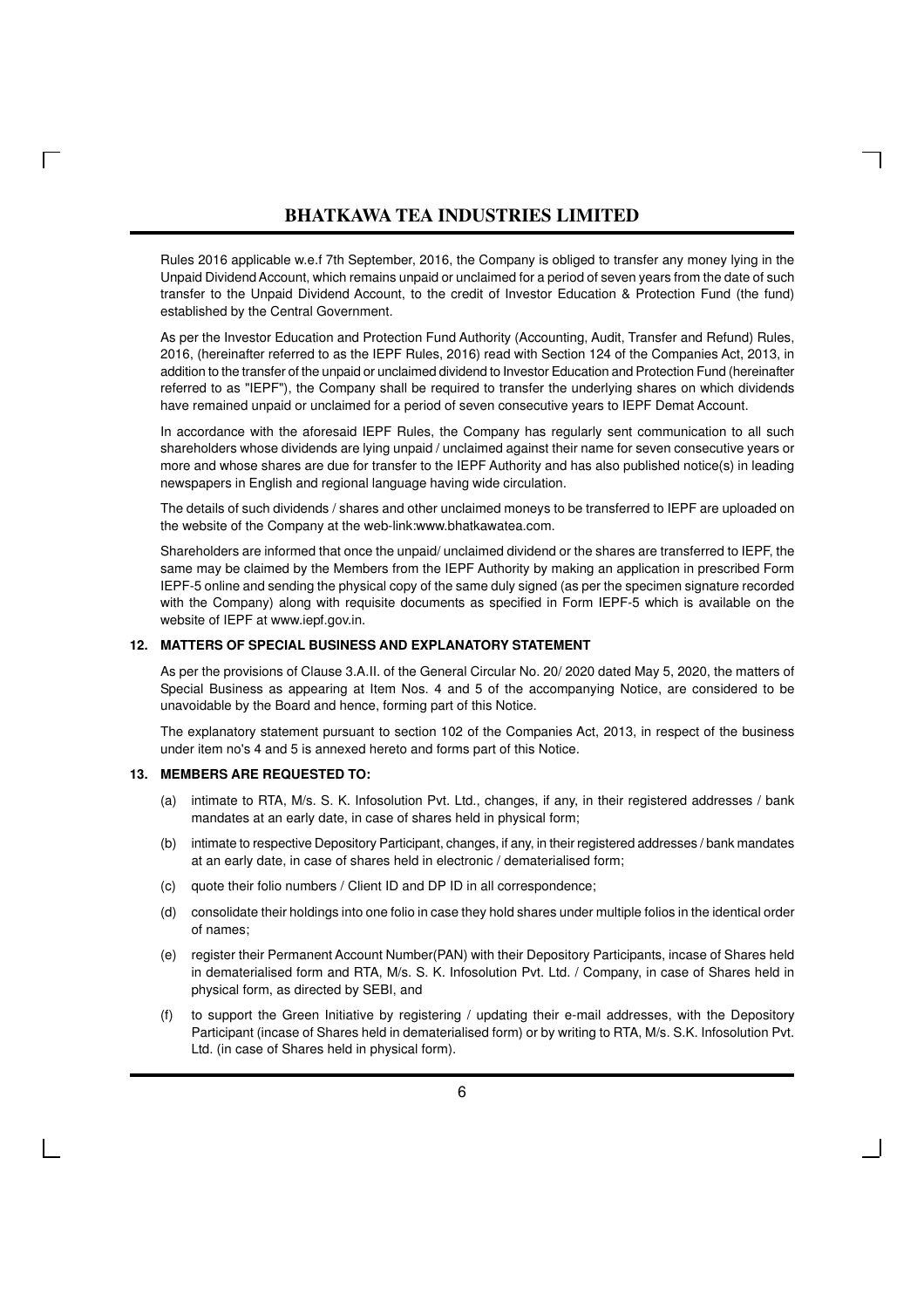

### **14. UPDATION OF MEMBER'S DETAILS**

The format of the Register of Members prescribed by the Ministry of Corporate Affairs under the Companies Act, 2013 requires the Company / Registrar and Transfer Agents to record additional details of Members, including their PAN details, e-mail address, bank details for payment of dividend, etc. A form for compiling additional details is available on the Company's website at the web-link: www.bhatkawatea.com.

#### **15. PROCEDURE FOR INSPECTION OF DOCUMENTS**

The Register of Directors and Key Managerial Personnel and their shareholding maintained under Section 170 of Companies Act, 2013 and relevant documents referred to in this Notice of AGM and Explanatory Statement, will be available electronically for inspection by the Members during the AGM. All documents referred to in the Notice will also be available for electronic inspection without any fee by the Members from

the date of circulation of this Notice up to the date of AGM, i.e.20th September, 2021. Members seeking to inspect such documents can send an email to Company's investor email id: contact@bhatkawa.com.

### **16. MEMBER'S QUERIES & SPEAKER REGISTRATION**

Members desiring any additional information or having any question or query pertaining to the business to be transacted at the AGM are requested to be send the same at the Registered Office of the Company at Nicco House, 2 Hare Street, 6th Floor, Kolkata - 700 001 or write from their registered e-mail addresses, mentioning their name, DP ID and Client number / folio number and mobile number to the Company's email contact@bhatkawa.com so as to reach the Company at least seven days in advance of the Meeting to enable the management to keep the information ready. The queries may be raised precisely and in brief to enable the Company to answer the same suitably depending on the availability of time at the AGM. Please note that Members' questions will be answered only if they continue to hold shares as on the cut-off date.

Also, members of the Company, holding shares as on the cut-off date i.e. Wednesday, 15thSeptember, 2021 and who would like to speak or express their views may register asspeakers by sending a request to the Company. Those Members who have registered themselves as a speaker will only be allowed to speak / express their views / ask questions during the AGM. The Company reserves the right to restrict the number of speakers depending on the availability of time at the AGM.

- 17. All NRI members of the Company are hereby requested to get their Indian Postal Addresses, e-mail id's and bank details with their NRI / NRE account nos. registered with their respective DP's / RTA of the Company, so as to facilitate to provide smooth, faster, cost effective and proper service to them by the Company.
- 18. In terms of the provisions of Section 107 of the Companies Act, 2013 e-voting is being offered in respect of the resolutions set out in this Notice. Those Members who will be present in the AGM through VC facility and have not cast their vote on the Resolutions through remote e-voting and are otherwise not barred from doing so, shall be eligible to vote through e-voting system in the AGM. The voting rights of the Members shall be in proportion to their share in the paid-up equity share capital of the Company as on the cut-off date i.e., Wednesday, 15th September, 2021.

#### **19. THE INSTRUCTIONS FOR MEMBERS FOR REMOTE E-VOTING AND JOINING GENERAL MEETING**

The remote e-Voting period begins on Friday, 17th September, 2021 at 10:00 A.M. and ends on Sunday, 19th September, 2021 at 5:00 P.M. The remote e-Voting module shall be disabled by NSDL for voting thereafter. The Members, whose names appear in the Register of Members/ Beneficial Owners as on the record date (cut-off date) i.e. 15th September, 2021 may cast their vote electronically. The voting right of Shareholders shall be in proportion to their share in the paid-up equity share capital of the Company as on the cut-off date, being 15th September, 2021.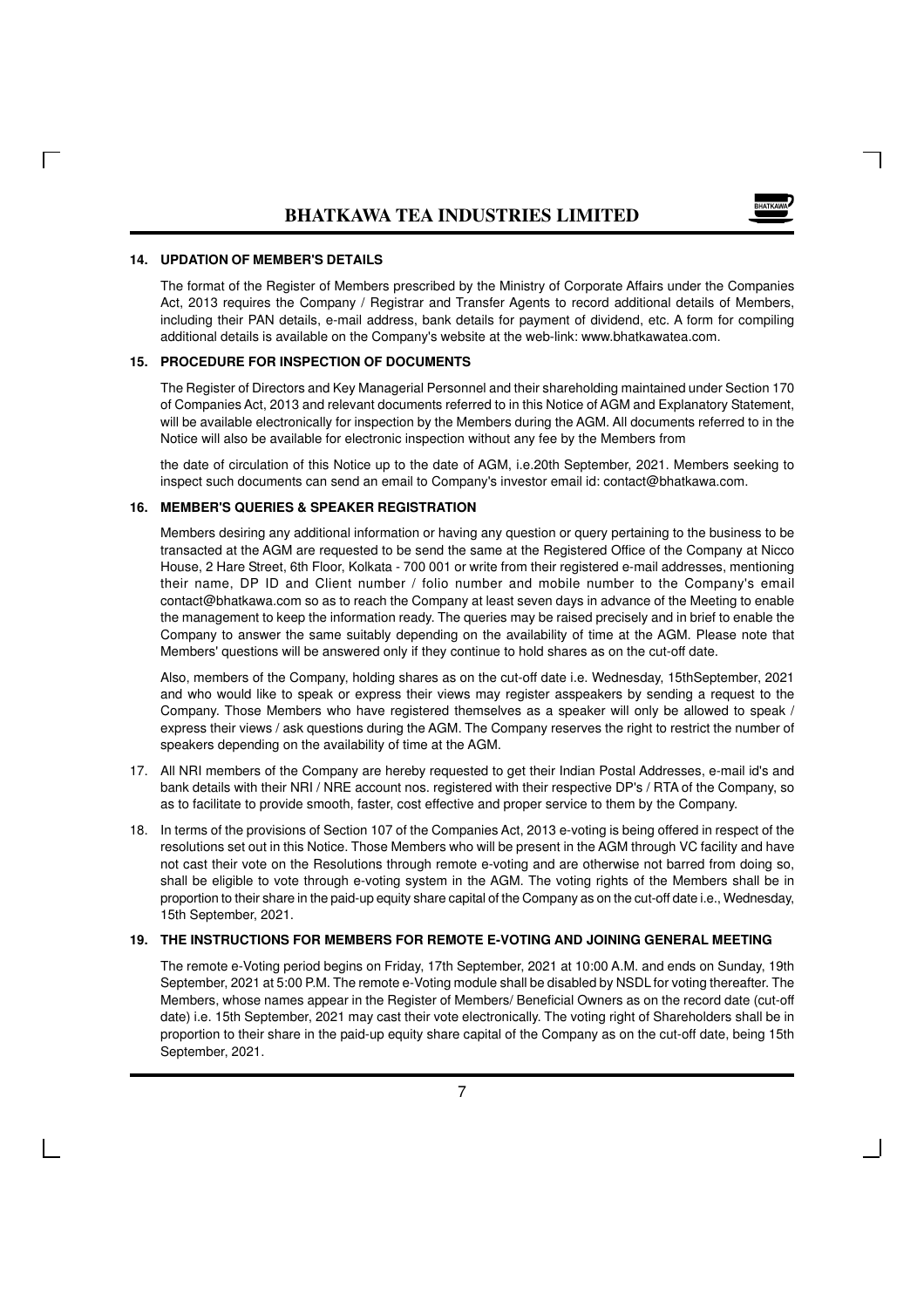How do I vote electronically using NSDL e-Voting system?

The way to vote electronically on NSDL e-Voting system consists of "Two Steps" which are mentioned below:

**Step 1:** Access to NSDL e-Voting system

A) Login method for e-Voting and joining virtual meeting for Individual Shareholders holding securities in demat mode -

In terms of SEBI circular dated 9th December, 2020 on e-Voting facility provided by Listed Companies, Individual Shareholders holding securities in demat mode are allowed to vote through their demat account maintained with Depositories and Depository Participants. Shareholders are advised to update their mobile number and email ID in their demat accounts in order to access e-Voting facility.

Login method for Individual Shareholders holding securities in demat mode is given below:

- (I) Individual Shareholders holding securities indemat mode with NSDL.
	- If you are already registered for NSDL IDeAS facility, please visit the e-Services website of NSDL. Open web browser by typing the following URL: https://eservices.nsdl.com/ either on a Personal Computer or on a mobile. Once the home page of e-Services is launched, click on the "Beneficial Owner" iconunder "Login" which is available under "IDeAS" section. A new screen will open. You will have to enter your User ID and Password. After successful authentication, you will be able to see e-Voting services. Click on "Access to e-Voting" under e-Voting services and you will be able to see e-Voting page. Click on options available against Company name or e-Voting service provider-NSDL and you will be re-directed to NSDL e-Voting website for casting your vote during the remote e-Voting period or joining virtual meeting & voting during the meeting.
	- 2. If the user is not registered for IDeAS e-Services, option to register is available at https:// eservices.nsdl.com. Select "Register Online for IDeAS" Portal or click at https://eservices.nsdl.com/ SecureWeb/IdeasDirectReg.jsp
	- 3. Visit the e-Voting website of NSDL. Open web browser by typing the following URL: https:// www.evoting.nsdl.com / on a Personal Computer or on a mobile. Once the homepage of e-Voting system is launched, click on the icon "Login" which is available under 'Shareholder / Member' section. A new screen will open. You will have to enter your User ID (i.e. your sixteen digit demat account number held with NSDL), Password/OTP and a Verification Code as shown on the screen. After successful authentication, you will be redirected to NSDL Depository site wherein you can see e-Voting page. Click on options available against Company name or e-Voting service provider- NSDL and you will be redirected to e-Voting website of NSDL for casting your vote during the remote e-Voting period or joining virtual meeting & voting during the meeting.
- (II) Individual Shareholders holding securities in demat mode with CDSL
	- 1. Existing users who have opted for Easi/Easiest, they can login through their user id and password. Option will be made available or each e-Voting page without any further authentication. The URL for users to login to Easi/Easiest are https://web.cdslindia.com/myeasi/home/login or www.cdslindia.com and click on New System Myeasi.
	- 2. After successful login of Easi/ Easiest the user will be also able to see the E Voting Menu. The Menu will have links of e-Voting service provider i.e. NSDL. Click on NSDL to cast your vote.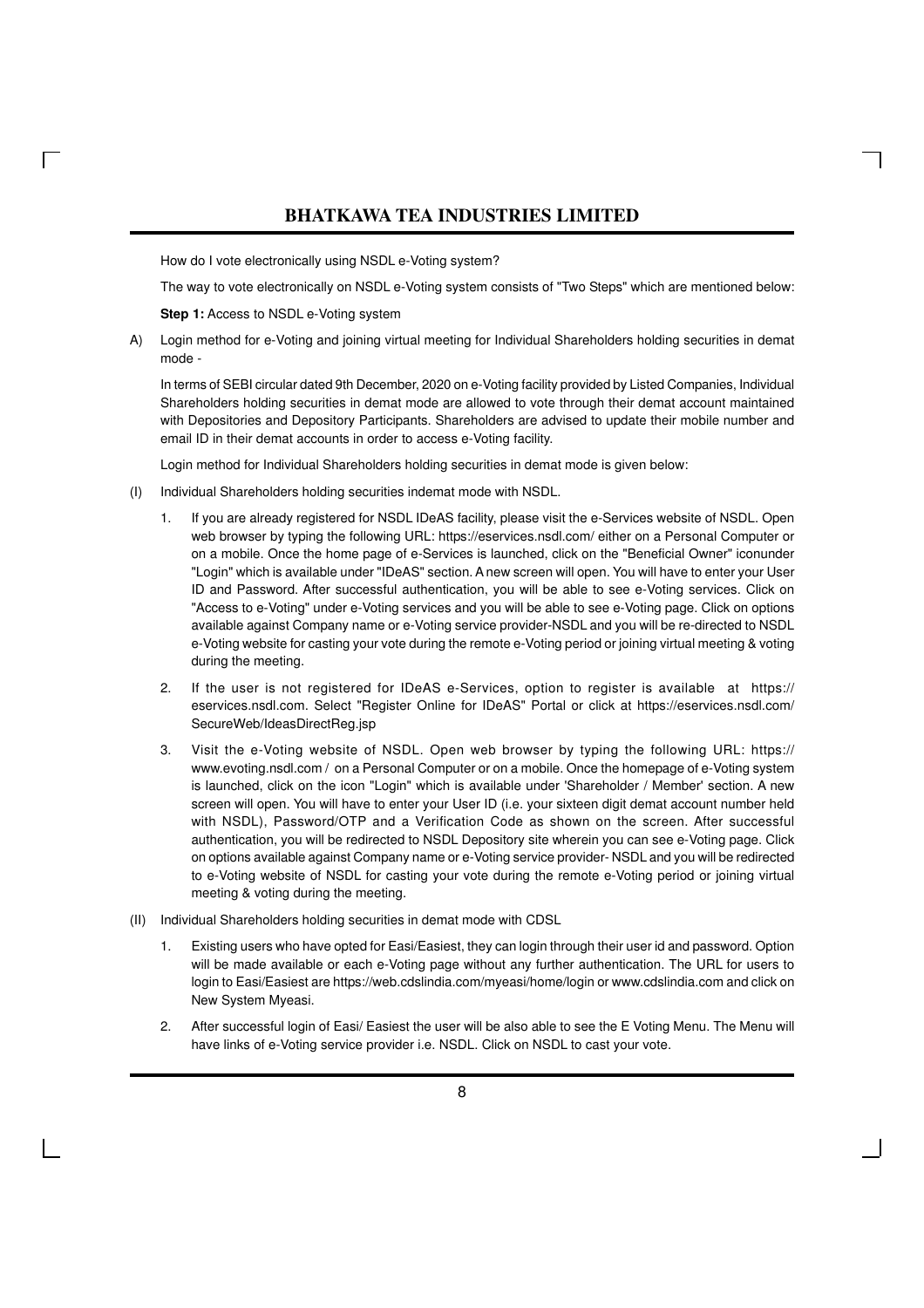- 3. If the user is not registered for Easi/Easiest, option to registeris available at https://web.cdslindia.com/ myeasi/Registration/EasiRegistration.
- 4. Alternatively, the user can directly access e-Voting page by providing demat Account Number and PAN.from a link in www.cdslindia.com home page. The system will authenticate the user by sending OTP on registered Mobile & Email as recorded in the demat Account. After successful authentication, user will be provided links for the respective ESP i.e. NSDL where the e-Voting is in progress.
- (III) Individual Shareholders (holding securities in demat mode) login through their depository participants

You can also login using the login credentials of your demat account through your Depository Participant registered with NSDL/ CDSL for e-Voting facility. Once login, you will be able to see e-Voting option. Once you click on e-Voting option, you will be redirected to NSDL/CDSL Depository site after successful authentication, wherein you can see e-Voting feature. Click on options available against Company name or e-Voting service provider- NSDL and you will be redirected to e-Voting website of NSDL for casting your vote during the remote e-Voting period or joining virtual meeting & voting during the meeting.

Important note: Members who are unable to retrieve User ID/ Password are advised to use Forget User ID and Forget Password option available at above mentioned website.

| Login type                                                            | Help desk details                                                                                                                                                                  |
|-----------------------------------------------------------------------|------------------------------------------------------------------------------------------------------------------------------------------------------------------------------------|
| Individual Shareholders holding<br>securities in demat mode with NSDL | Members facing any technical issue in login can contact NSDL<br>helpdesk by sending a request at evoting@nsdl.co.in or call at toll<br>free no.: 1800 1020 990 and 1800 224 430    |
| Individual Shareholders holding<br>securities in demat mode with CDSL | Members facing any technical issue in login can contact CDSL<br>helpdesk by sending a request at helpdesk evoting@cdslindia.com<br>or contact at 022-2305 8738 or 022-2305 8542/43 |

Helpdesk for Individual Shareholders holding securities in demat mode for any technical issues related to login through Depository i.e. NSDL and CDSL.

B) Login Method for e-Voting and joining virtual meeting for Shareholders other than Individual Shareholders holding securities in demat mode and Shareholders holding securities in physical mode.

#### **How to Log-in to NSDL e-Voting website?**

- 1. Visit the e-Voting website of NSDL. Open web browser by typing the following URL: https:// www.evoting.nsdl.com/ either on a Personal Computer or on a mobile.
- 2. Once the home page of e-Voting system is launched, click on the icon "Login" which is available under 'Shareholder / Member' section.
- 3. A new screen will open. You will have to enter your User ID, your Password / OTP and a Verification Code as shown on the screen.

Alternatively, if you are registered for NSDL e-services i.e. IDEAS, you can log-in at https://eservices.nsdl.com/ with your existing IDEAS login. Once you log-in to NSDL e-services after using your log-in credentials, click on e-Voting and you can proceed to Step 2 i.e. Cast your vote electronically.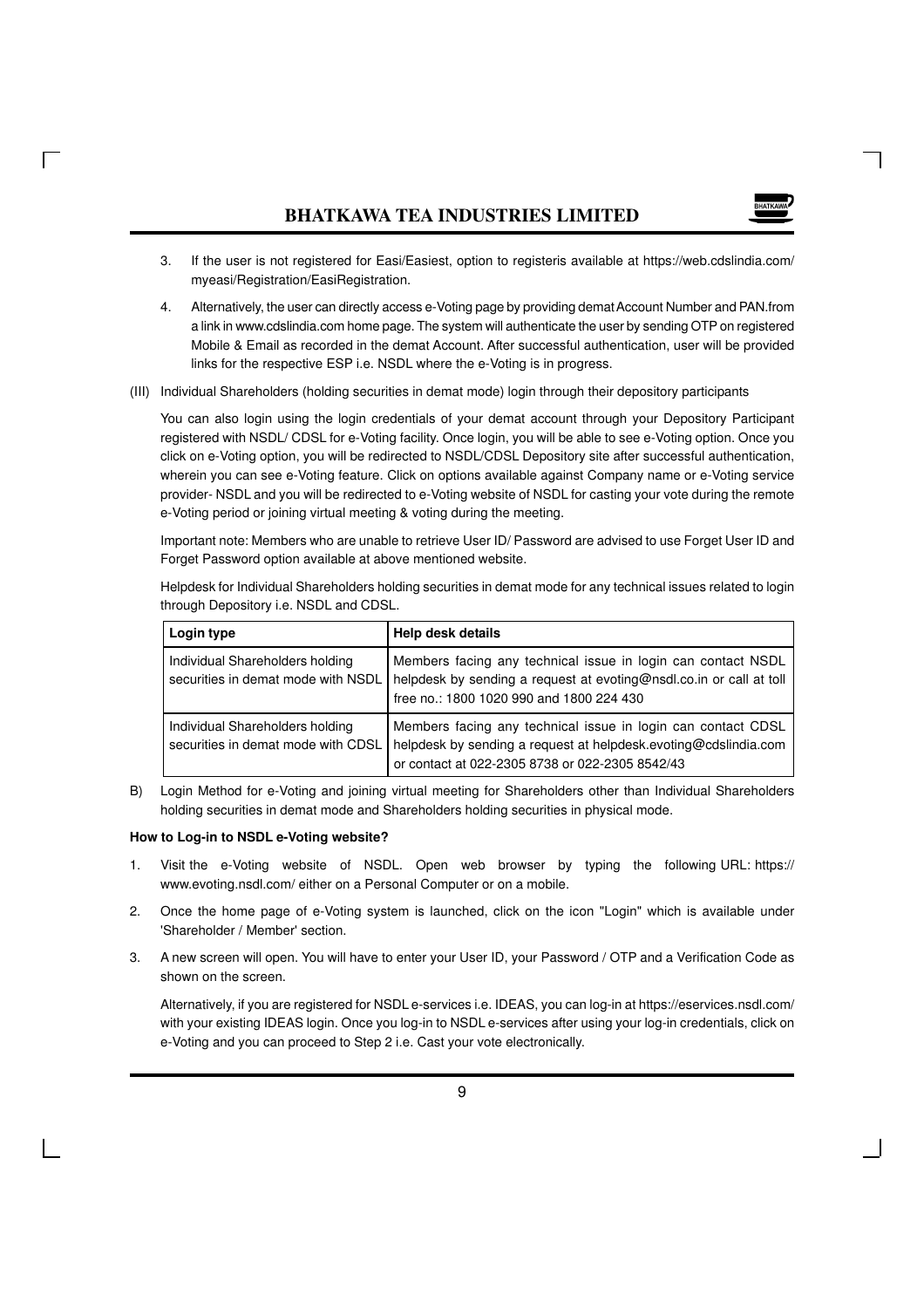4. Your User ID details are given below:

 $\Box$ 

| Manner of holding shares <i>i.e.</i> Demat<br>(NSDL or CDSL) or Physical |                                                            | Your User ID is:                                                                                        |
|--------------------------------------------------------------------------|------------------------------------------------------------|---------------------------------------------------------------------------------------------------------|
| a)                                                                       | For Members who hold shares in demat<br>account with NSDL. | 8 Character DPID followed by 8 Digit Client ID                                                          |
|                                                                          |                                                            | For example if your DPID is IN300***and Client ID is<br>12****** then your user ID is IN300***12******. |
| b)                                                                       | For Members who hold shares in demat<br>account with CDSL. | 16 Digit Beneficiary ID                                                                                 |
|                                                                          |                                                            | For example if your Beneficiary ID is 12**************<br>then<br>your user ID is 12**************      |
| C)                                                                       | For Members holding shares in Physical<br>Form.            | EVEN Number followed by Folio Numbe rregistered with<br>the Company                                     |
|                                                                          |                                                            | For example if folio number is 001*** and EVEN is 101456<br>then user ID is 101456001***                |

- 5. Password details for Shareholders other than Individual Share holders are given below:
	- a) If you are already registered for e-Voting, then you can use your existing password to login and cast your vote.
	- b) If you are using NSDL e-Voting system for the first time, you will need to retrieve the 'initial password' which was communicated to you. Once you retrieve your 'initial password', you need to enter the 'initial password' and the system will force you to change your password.
	- c) How to retrieve your 'initial password' ?
		- (i) If your email ID is registered in your demat account or with the Company, your 'initial password' is communicated to you on your email ID. Trace the email sent to you from NSDL from your mailbox. Open the email and open the attachment i.e.a .pdf file. Open the .pdf file. The password to open the .pdf file is your 8 digit client ID for NSDL account, last 8 digits of client ID for CDSL account or folio number for shares held in physical form. The .pdf file contains your 'UserID' and your 'initial password'.
		- (ii) If your email ID is not registered, please follow steps mentioned below in process for those Shareholders who see mail IDs are not registered.
- 6. If you are unable to retrieve or have not received the "Initial password" or have forgotten your password:
	- a) Click on "Forgot User Details / Password?" (If you are holding shares in your demat account with NSDL or CDSL) option available on www.evoting.nsdl.com.
	- b) "Physical User Reset Password?" (If you are holding shares in physical mode) option available on www.evoting.nsdl.com.
	- c) If you are still unable to get the password by aforesaid two options, you can send a request at evoting@nsdl.co.in mentioning your demat account number / folio number, your PAN, your name and your registered address etc.
	- d) Members can also use the OTP (One Time Password) based login for casting the votes on the e-Voting system of NSDL.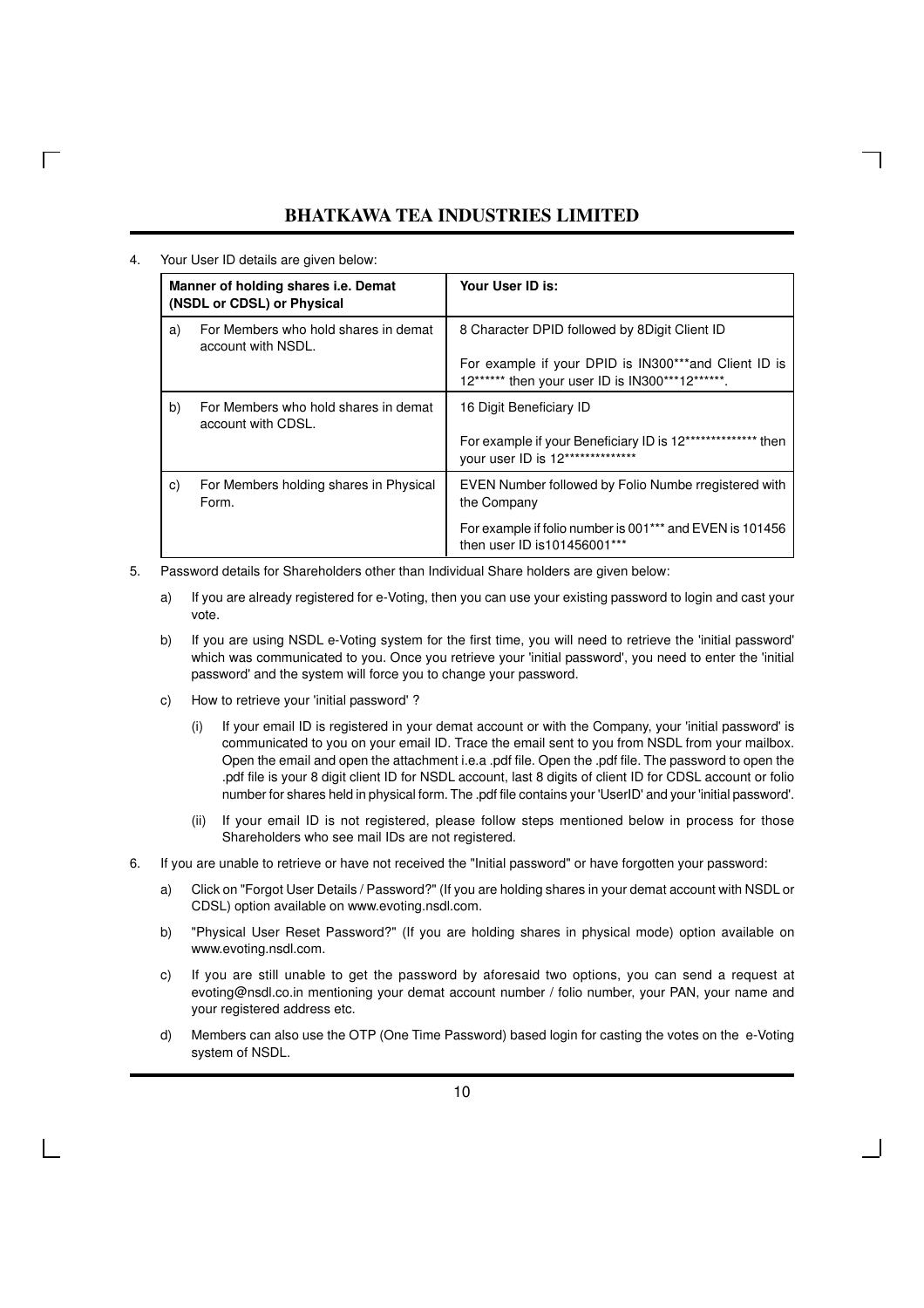- 7. After entering your password, tick on Agree to "Terms and Conditions" by selecting on the check box.
- 8. Now, you will have to click on "Login" button.
- 9. After you click on the "Login" button, Home page of e-Voting will open.

**Step 2:** Cast your vote electronically and join General Meeting on NSDL e-Voting system. How to cast your vote electronically and join General Meeting on NSDL e-Voting system?

- 1. After successful login at Step1, you will be able to see all the Companies "EVEN" in which you are holding shares and whose voting cycle and General Meeting is in active status.
- 2. Select "EVEN" of Company for which you wish to cast your vote during the remote e-Voting period and casting your vote during the General Meeting. For joining virtual meeting, you need to click on "VC / OAVM" link placed under "Join General Meeting".
- 3. Now you are ready for e-Voting as the Voting page opens.
- 4. Cast your vote by selecting appropriate options i.e. as sent or dissent, verify / modify the number of shares for which you wish to cast your vote and click on "Submit" and also "Confirm" when prompted.
- 5. Upon confirmation, the message "Vote cast success fully" will be displayed.
- 6. You can also take the print out of the votes cast by you by clicking on the print option on the Confirmation page.
- 7. Once you confirm your vote on the resolution, you will not be allowed to modify your vote.

#### **General Guidelines for Shareholders**

- 1. Institutional Shareholders (i.e. other than individuals, HUF, NRI etc.) are required to send scanned copy (PDF/ JPGFormat) of the relevant Board Resolution / Authority letter etc. with attested specimen signature of the duly authorized signatory(ies) who are authorized to vote, to the Scrutinizer by e-mail to pcsmonalisa16@gmail.com with a copy marked to evoting@nsdl.co.in.
- 2. It is strongly recommended not to share your password with any other person and take utmost care to keep your password confidential. Login to the e-Voting website will be disabled upon five unsuccessful attempts to key in the correct password. In such an event, you will need to go through the "Forgot User Details / Password?" or "Physical User Reset Password?" option available on www.evoting.nsdl.com to reset the password.
- 3. In case of any queries, you may refer the Frequently Asked Questions (FAQs) for Shareholders and e-Voting user manual for Shareholders available at the download section of www.evoting.nsdl.com or call on toll free no.: 1800 1020 990 and 1800 22 44 30.
- 4. Mrs. Monalisa Datta, practicing Company Secretaries (Mem. No. FCS 30368) has been appointed as the Scrutinizer to scrutinize the e-voting process in a fair and transparent manner.
- 5. The Scrutinizer shall within a period not exceeding three(3) working days from the conclusion of the E-voting period unblock the votes in the presence of at least two(2) witnesses not in the employment of the company and make a Scrutinizer's Report of the votes cast in favour or against, if any, forthwith to the Chairman of the Company.
- 6. The Results shall be declared on or after the Annual General Meeting of the Company. The results declared along with the Scrutinizer's Report shall be placed on the website of NSDL within two (2) days of passing of the resolution at the Annual General Meeting of the Company and the same shall also be communicated to CSE Limited where the shares of the Company are listed.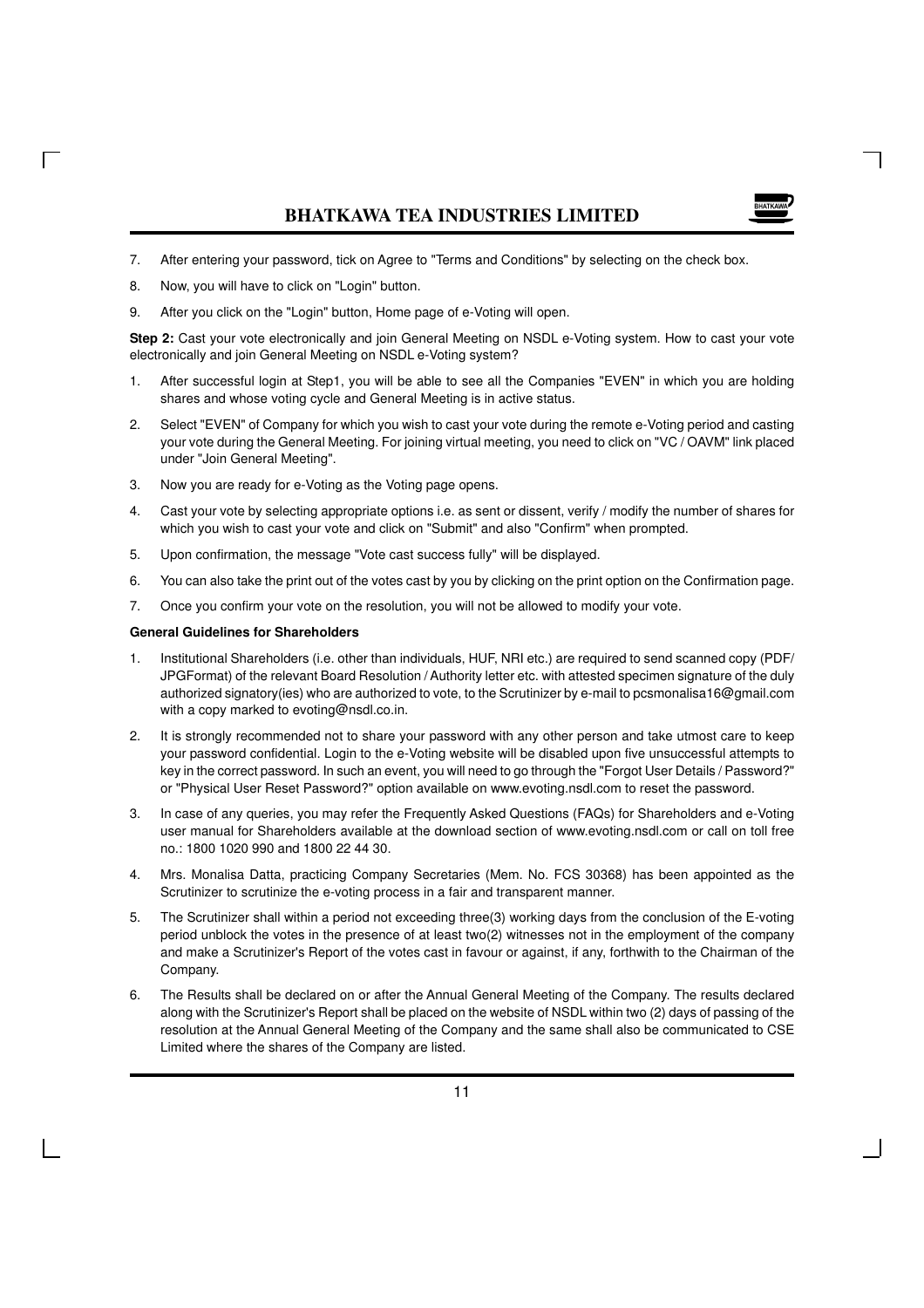$\Box$ 

Process for those Shareholders whose e-mail ID are not registered with the depositories for procuring user id and password and registration of email IDs for e-Voting for the resolutions set out in this notice and for obtaining Notice and Annual Report:

- 1. In case shares are held in physical mode please provide Folio No., Name of Shareholder, scanned copy of the share certificate (front and back), PAN (self-attested scanned copy of PAN card), AADHAR(self-attested scanned copy of Aadhar Card) by e-mail to contact@bhatkawa.com or the RTA skcdilip@gmail.com.
- 2. Incase shares are held in demat mode, please provide DPID-CLID (16-digitDPID+CLIDor16 digit beneficiary ID), Name, client master or copy of Consolidated Account statement, PAN(self attested scanned copy of PAN card), AADHAR(self attested scanned copy of AadharCard) to contact@bhatkawa.com or the RTA skcdilip@gmail.com. If you are an Individual Shareholders holding securities in demat mode, you are requested to refer to the login method explained at step 1 (A) i.e. Login method for e-Voting and joining virtual meeting for Individual Shareholders holding securities in demat mode.
- 3. Alternatively Shareholders/Members may send a request to evoting@nsdl.co.in for procuring user Id and password or e-Voting by providing above mentioned documents.
- 4. In terms of SEBI circular dated December 9, 2020 one-Voting facility provided by Listed Companies, Individual Shareholders holding securities in demat mode are allowed to vote through their demat account maintained with Depositories and Depository Participants. Shareholders are required to update their mobile number and email ID correctly in their demat account in order to access e-Voting facility.

### **20. THE INSTRUCTIONS FOR MEMBERS FOR E-VOTING ON THE DAY OF THE AGM**

- 1. The procedure for e-Voting on the day of the AGM is same as the instructions mentioned above for remote e-voting.
- 2. Only those Members/ Shareholders, who will be present in the AGM through VC facility and have not casted their vote on the Resolutions through remote e-Voting and are otherwise not barred from doing so, shall be eligible to vote through e-Voting system in the AGM.
- 3. Members who have voted through Remote e-Voting will be eligible to attend the AGM. However, they will not be eligible to vote at the AGM.
- 4. The details of the person who may be contacted for any grievances connected with the facility fore-Voting on the day of the AGM shall be the same person mentioned or Remote e-voting.
- 5. In case of joint holders attending the meeting, only such joint holder who is higher in the order of names, will be entitled to vote at the Meeting.

### **21. INSTRUCTIONS FOR MEMBERS FOR ATTENDING THE AGM THROUGH VC**

1. Member will be provided with a facility to attend the AGM through VC through the NSDL e-Voting system. Members may access by following the steps mentioned above for Access to NSDL e-Voting system. After successful login, you can see link of "VClink" placed under "Join General meeting" menu against Company name. You are requested to click on VC link placed under Join General Meeting menu. The link for VC will be available in Shareholder / Member login where the EVEN of Company will be displayed. Please note that the Members who do not have the User ID and Password for e-Voting or have forgotten the User ID and Password may retrieve the same by following the remote e-Voting instructions mentioned in the notice to avoid last minute rush.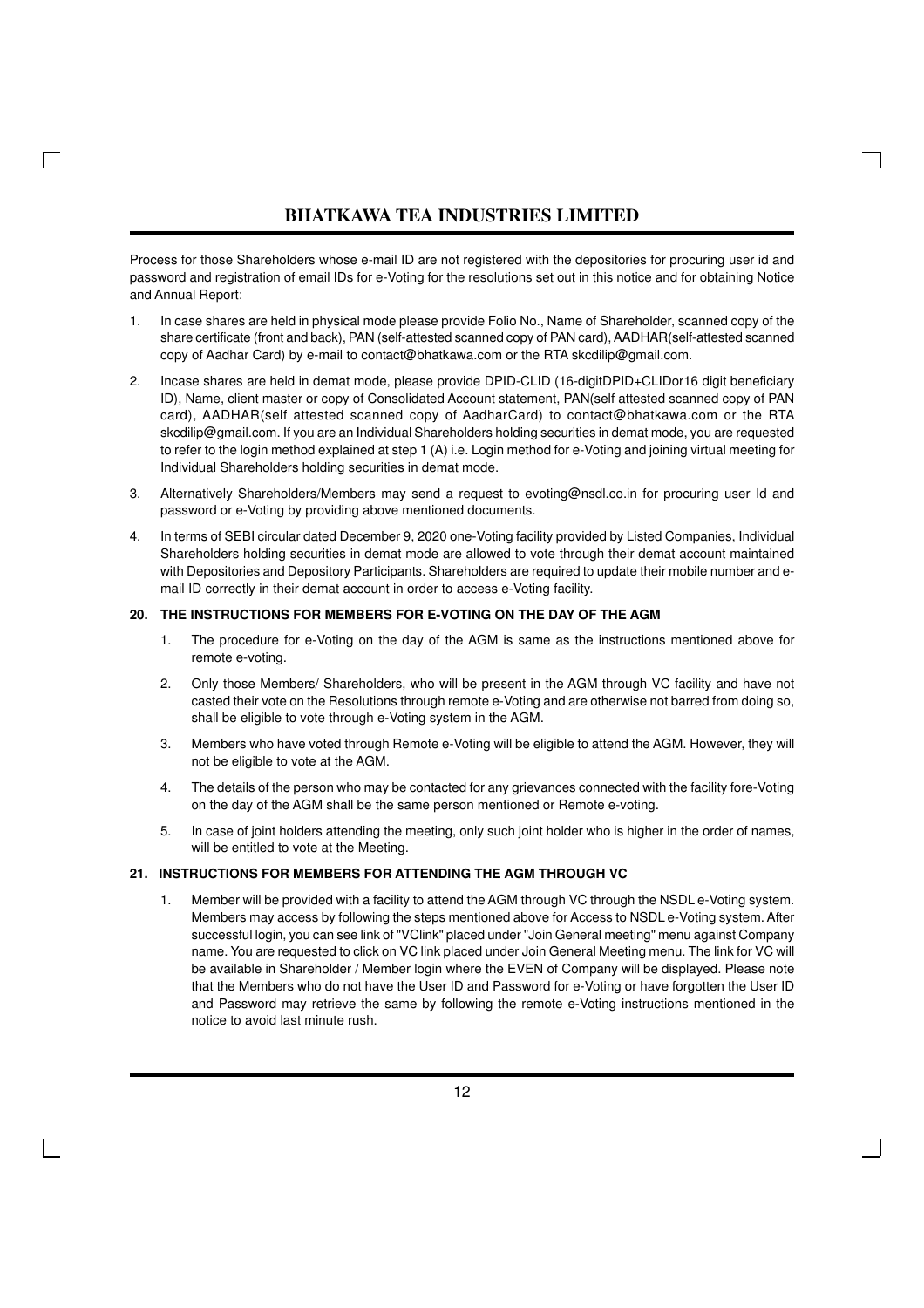

- 2. Members are encouraged to join the Meeting through Laptops for better experience.
- 3. Further Members will be required to allow Camera and use Internet with a goodspeed to avoid any disturbance during the meeting.
- 4. Please note that participants connecting from Mobile Devices or Tablets or through Laptop connecting via Mobile Hotspot may experience Audio / Video loss due to fluctuation in their respective network. It is therefore recommended to use stable Wi-Fi or LAN connection to mitigate any kind of aforesaid glitches.
- 22. Since the AGM will be held through VC, the Route Map is not annexed in this Notice.

 By order of the Board For BHATKAWA TEA INDUSTRIES LTD **Dharini Mehta** Place: Kolkata Company Secretary Company Secretary Company Secretary Date: 14th August, 2021 (ACA-26814)

### **EXPLANATORY STATEMENT PURSUANT TO THE PROVISIONS OF SECTION 102 OF THE COMPANIES ACT, 2013**

As required under Section 102 of the Companies Act, 2013 (as amended) (the "Act") the following Explanatory Statement sets out all material facts relating to the Special Businesses relating to Item No. 4 and 5 of the accompanying Notice dated, 14th August, 2021.

### **Item no. 4**

 $\Box$ 

On recommendation of the Nomination and Remuneration Committee, the Board of Directors appointed Krishna Prasad Bagaria, (DIN: 00938163) as Additional Director on 13.11.2020. He holds office up to the date of forthcoming Annual General Meeting u/s. 161 of the Companies Act, 2013. He is eligible for appointment and has consented to act as a Director of the Company. The Company has received a notice in writing from a member u/s. 160 of the Act proposing his candidature for the office of the Director. The requisite deposit has been received. His details are given as under:

| <b>Particulars</b>                                                                             | Appointment                                                                                                                           |
|------------------------------------------------------------------------------------------------|---------------------------------------------------------------------------------------------------------------------------------------|
| Name                                                                                           | Krishna Prasad Bagaria                                                                                                                |
| <b>DIN</b>                                                                                     | 00938163                                                                                                                              |
| Date of Birth                                                                                  | 24.05.1960                                                                                                                            |
| Date of Appointment                                                                            | 13.11.2020                                                                                                                            |
| Qualification                                                                                  | Graduation/Bachelor                                                                                                                   |
| Experience                                                                                     | 10 years in Jute Industry                                                                                                             |
| Directorship of other Companies (Excluding foreign Companies<br>and Private Limited Companies) | 1. M/s. Kirti Industrial Company Ltd<br>(Director since 04.08.1987)<br>2. M/s. Bagaria Trafin Pvt. Ltd<br>(Director since 06.07.1995) |
| Chairman / Member of Committee of the Boards of Companies<br>of which he is a Director         | <b>NIL</b>                                                                                                                            |
| Shareholding in the Company (Nos.)                                                             | <b>NIL</b>                                                                                                                            |